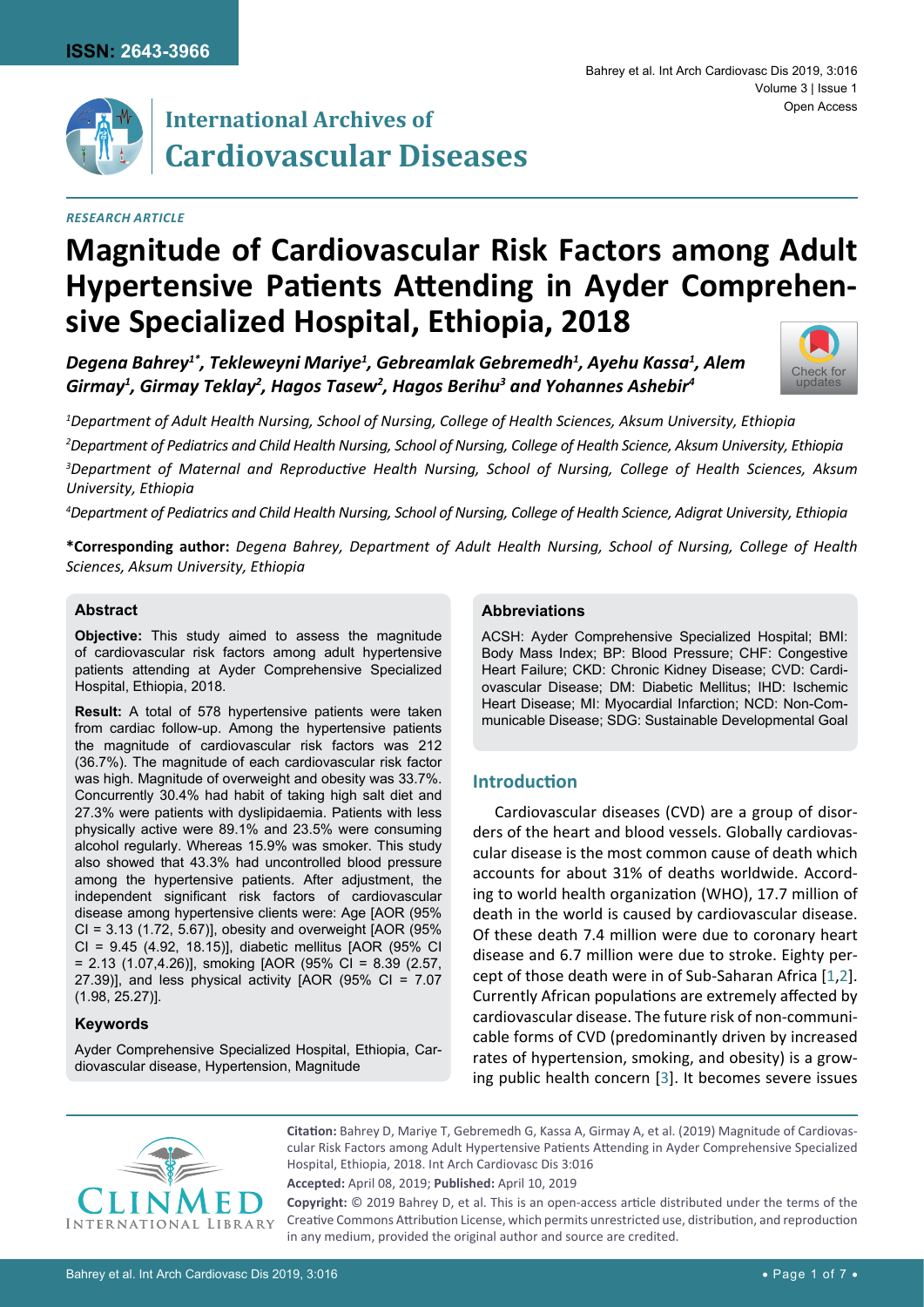for the people living in developing countries [[4,](#page-5-5)[5\]](#page-5-6).

World Health Organization (WHO) report that more than one third of annual death of Ethiopia population was due to NCDs. From these cardiovascular diseases was the most common which accounted for 15% [[6](#page-5-7)]. A cross-sectional study in South West Ethiopia reported that hypertension contributed 30.9% of cardiac cases [[7](#page-5-8)]. Another study done also showed that hypertension is responsible for at least 45% of deaths due to heart disease and 51% of deaths due to stroke [[8](#page-5-9)].

High blood pressure also affects almost 1 billion people worldwide and is a leading cause of mortality and morbidity. In most cases, this disease remains asymptomatic until it followed by stroke, myocardial infarction, renal dysfunction, visual problems and others [[9](#page-5-10)]. Ischemic heart disease (heart attack) and stroke are among the top ten causes of death in all low- and middle-income regions [[10](#page-5-11)]. Individuals at risk of CVD had raised blood pressure, glucose, and lipids as well as overweight and obesity. In Ethiopia, the magnitude of cardiovascular disease among hypertensive patients was 22%. Even in countries which have good health care system the cause of death due to CVD is high [\[11](#page-5-12)].

Ethiopia ten years report of CVD increased by half from the previous that indicated highly alarming of CVD [[6](#page-5-7)]. Other study done in Addis Ababa showed that 51% deaths were due to non-communicable diseases [\[12](#page-5-13)]. In the same study, amongst the non-communicable diseases, cardiovascular disease was the leading cause of death (24%). Study conducted in Ayder comprehensive specialized hospital shows that the leading cause of intensive care unit admissions was patients with cardiovascular diseases (26%). Other study in the same area revealed that the prevalence of stroke among hypertensive patient who were on treatment of anti-hypertensive was about 38%. About 66.2% of patients were hypertensive at hospital arrival [[13\]](#page-5-14).

Investigating the risk factors of cardiovascular disease among hypertension is very important for prevention and control of CVD. Ethiopia was signed to achieve sustainable development goal (SDG) from 2016 to 2030 and to reduce by one third premature death from non-communicable diseases [[14](#page-5-15)]. In addition to SDG, the five-year transformation plan of Ethiopia shows that there is focus on comprehensive prevention and control of NCD including CVD and other risk factors. The plan also indicates that about three-quarters (73%) of all health facilities provide services for cardiovascular diseases including hypertension [\[6](#page-5-7)]. Therefore, knowing the magnitude of cardiovascular disease risk factors can help to control premature death from CVD. In addition this research helps to prepare prediction model and used as a baseline for future researchers and other concerned bodies.

The overall of different study showed that there is

increment of CVD from year to year and that initiate us to do this research. In addition, there is a little research done Ethiopia related to magnitude of CVD risk factors specifically among hypertensive patients. So, the purpose of this study was to assess the magnitude of cardiovascular risk factors among adult hypertensive patients attending at Ayder Comprehensive Specialized Hospital, Tigray, Ethiopia.

## **Methods**

## **Study area and study period**

The study was conducted in Ayder Comprehensive Specialized Hospital. The data were collected from February to April 2018 patients' medical cards that recorded from January, 2013 to January, 2018.

## **Study design**

A hospital based retrospective cross-sectional study.

## **Study population**

All adult hypertensive patients who had hypertension treatment follow-up at Ayder comprehensive specialized hospital from January 2013 to January 2018.

## **Sample size determination**

All hypertensive patients from January 2013 to January 2018, who met the inclusion criteria, were included in the study. All patients were included in the study.

## **Data collection tools**

Standardized questionnaire and checklist was used. Questionnaire in English language was employed for data collection tools. Four BSc nurses as data collectors and one BSc nurse as supervisor. Secondary data was used to collect the required variable.

# **Study variable**

## **Dependent variable**

Cardiovascular Risk factors.

## **Independent variable**

Socio-demographic characteristics, Hypertension status, Anti-hypertension condition, Medical history, Life style.

# **Operational definition**

**Reduce salt intake:** About 1 tsp. of table salt [[15\]](#page-5-3).

**Reduced HDL Cholesterol:** < 40 mg/dL (1.03 mmol/L) in male < 50 mg/dL (1.29 mmol/L) in female or specific treatment for this lipid abnormality [[16](#page-5-4)].

**Physically active:** An individual who perform physical exercise for at least 30 minutes per day for at least 5 day per week [[15](#page-5-3)].

**Cigarette smoking:** Subject who smoked at least one cigarette per day at the time follow-up period was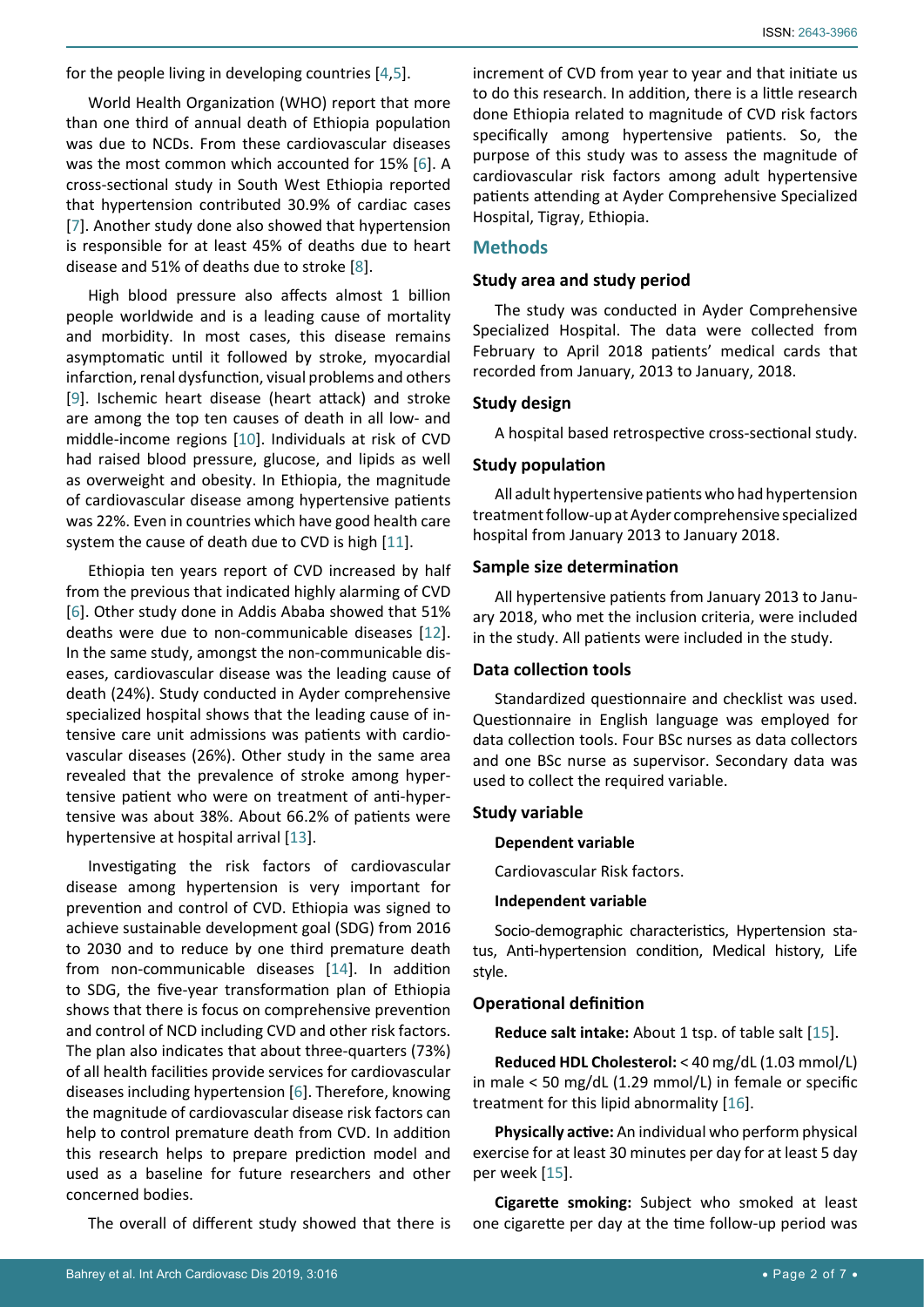classified as current smokers and those who have for at least three years in the past but had stopped by the time of the follow-up period was classified as previous smokers.

**Alcohol intake:** A patient consider as alcohol drinker if the patient drinks more than 2 bottle of beer for men or 1 bottle of beer for women per day.

## **Data analysis**

Data was coded, entered, edited, and cleaned by Epic-data manager version 4.2 and then exported in to SPSS version 23 for analysis. The data was cleaned and edited using simple frequencies and cross-tabulation before regression analysis. The data was describing the patient follow-up characteristics in terms of mean/median value for continuous variables and frequency and percentage for categorical variables. The main outcome other risk factors of cardiovascular disease among hypertension was considered. Cardiovascular disease risk factors were confirmed by reviewing medical chart in the hospital and appointment registration book. Baseline demographic, clinical, laboratory and social characteristics were used as independent variables in the analysis.

Binary logistic regression was analysed to see the association between the outcome variable with each independent variables and multinomial logistic regression analysis was checked to control for confounders. P-value < 0.25 was used as a cut-off value to include variables for multivariate binary logistic regression. Odds ratio with 95% confidence level was computed and p-value < 0.05 was described as a significant association.

# **Results**

## **Socio-demographic characteristics**

A total of 900 hypertensive patients' medical cards were reviewed from January, 2013 to January, 2018 in Ayder comprehensive specialized hospital. Among all of them 578 hypertensive patient's card were fulfilling the inclusion criteria and included in this study. Out of the cohort half, 290 (50.2%), of the documents were females and the rest 288 (49.8%), male. Educational status of the participants showed 242 (41.9%) were not formal educated followed by 146 (25.4%) achieved primary level. Almost the ethnicity of the participants were from Tigray 556 (96.2%) followed by Afar 13 (2.3%). Majority of the participants were married 498 (86.2%). The documented age of the patients ranges from 30 to 87 years with the median age of 54.14 years. From the patients more than half were urban in residence 323 (55.9%) and the rest rural. Out of the total participants almost all were orthodox in religion 539 (93.3%).

Based on the socio-demographic characteristics the

| <b>Variables</b>      | Category              | <b>Frequency</b> | Percept |
|-----------------------|-----------------------|------------------|---------|
| Sex                   | Male                  | 288              | 49.8%   |
|                       | Female                | 290              | 50.2%   |
| <b>Marital status</b> | Married               | 498              | 86.2%   |
|                       | Single                | 35               | 6.1%    |
|                       | Widow                 | 34               | 5.9%    |
|                       | Divorced              | 11               | 1.9%    |
| Level of education    | No formal education   | 242              | 41.9%   |
|                       | Primary               | 146              | 25.3%   |
|                       | Secondary             | 123              | 21.3%   |
|                       | University            | 67               | 11.6%   |
| Religion              | Orthodox              | 539              | 93.3%   |
|                       | Muslim                | 38               | 6.6%    |
| Occupational status   | Governmental employee | 114              | 19.7%   |
|                       | Trader                | 131              | 22.7%   |
|                       | Farmer                | 190              | 32.9%   |
|                       | Student               | 14               | 2.4%    |
|                       | House wife            | 122              | 21.1%   |
| Ethnicity             | Tigray                | 556              | 96.2%   |
|                       | Afar                  | 13               | 2.3%    |
|                       | Amhara                | 9                | 1.5     |
| Residence             | Urban                 | 323              | 55.9    |
|                       | Rural                 | 255              | 44.1    |

<span id="page-2-0"></span>**Table 1:** Socio-demographic characteristics among adult hypertensive patients attending at Ayder comprehensive specialized hospital, Tigray, Ethiopia, 2018 (n = 578).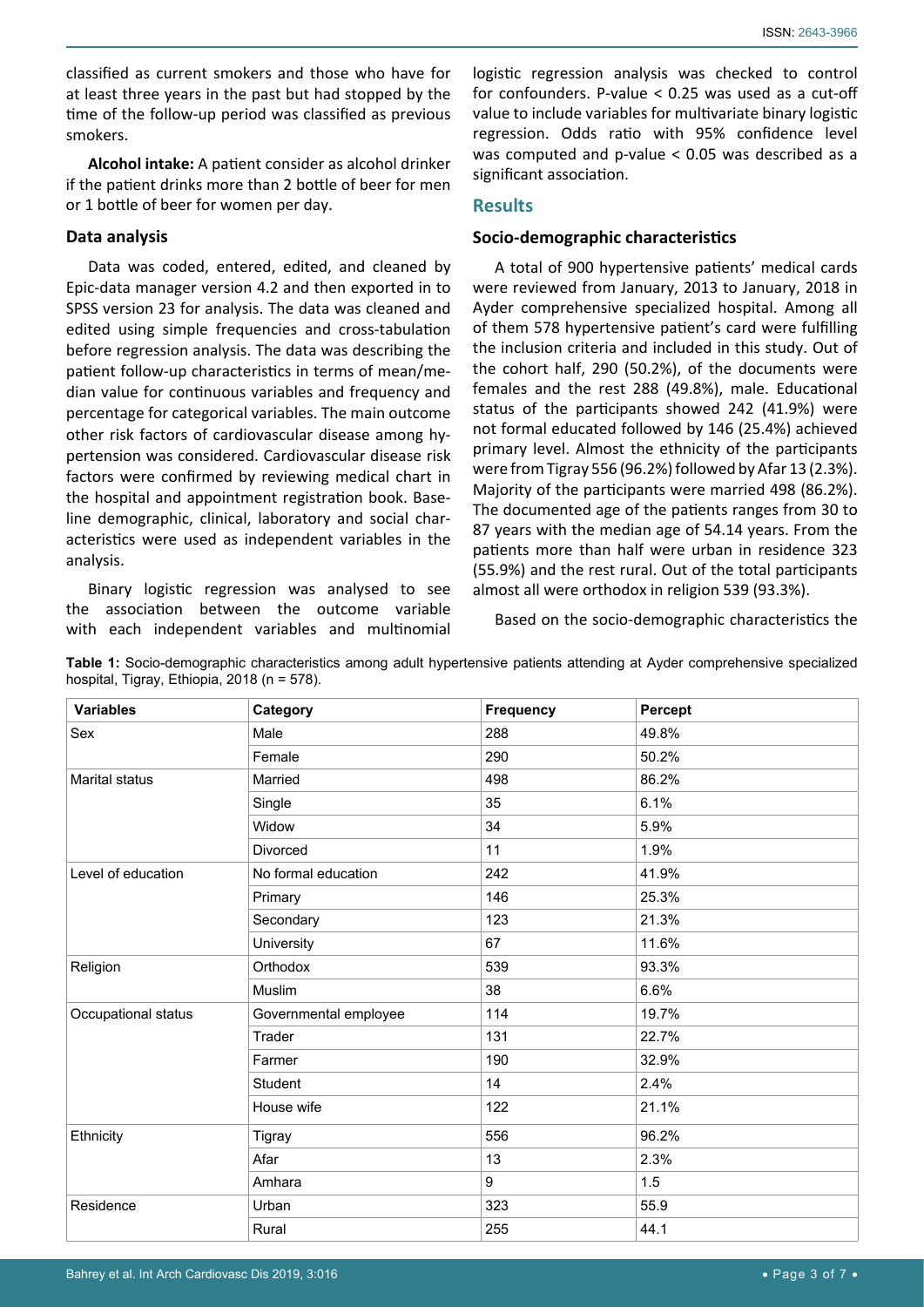finding showed that the distribution of cardiovascular complication slight higher among male participant 78 (53.1%), participant with urban residence 114 (77.6%) and illiterate participant 76 (51.7%) when they compare with their counterpart [\(Table 1\)](#page-2-0).

### **Medical history and risk behaviour**

Among the total participants patient one quarter were patient with chronic kidney disease 128 (22.1%), diabetic mellitus 163 (28.2%) and dyslipidemia 158 (27.3). From the total card reviewed about 15.9% had history of smoking when they start follow-up and more than half of the patients were uncontrolled hypertension. Based on medical condition and life style risk assessment cardiovascular complication among hypertensive patients were common in patient co-morbid with DM, CKD, dyslipidemia and patient with protein urea. It was also common among patient with unadvisable life style like smoker, alcohol drinker and not exercising. Almost all of the cardiovascular complication occurs in patient with uncontrolled hypertension ([Table 2\)](#page-3-0).

# **Bivariate and multi-variable analysis of Binary logistic regression model**

Variables like age, blood pressure, Protein urea, CKD, BMI, Dyslipidaemia, DM, alcohol , Smoking, High salt intake and Less physical activity was found to have

relatively strong association with cardiovascular risks among hypertensive patients. In the multivariable analysis of Binary logistic regression model, factors independently associated with cardiovascular risk factors after adjusting for other patient characteristics were Age, BMI, DM, Smoking and Less physical activity [\(Table 3\)](#page-4-0).

## **Discussion**

This study tried to assess the magnitude of cardiovascular risk factors among hypertensive patients. In this study, the socio-demographic and clinical characteristics of 578 patients who had follow-up in Ayder comprehensive specialized hospital over five year period were analyzed. From the total patients' 212 (36.7%) with 95% CI (32.7-40.7) were had cardiovascular risk factors in the five years retrospective study period. This result was higher than study done in Bahir-dar (22%) [[17](#page-5-16)] its difference may be due the difference in study design, study population, follow-up period. On the other hand study conducted in Kenya also show that the prevalence of CVD was 33.4% [[18](#page-5-17)] which is in line with our study. Our study also higher than with systematic review done in Spain that was (9%) [\[19](#page-6-0)]. The difference may be socio-demographic characteristics, living standards and qualities of the service provided and follow up period.

<span id="page-3-0"></span>**Table 2:** Medical history and risk behavior among adult hypertensive patients attending at Ayder comprehensive specialized hospital, Tigray, Ethiopia, 2018 (n = 578).

| <b>Variables</b>          | Category        | <b>Frequency</b> | <b>Percent</b> |  |  |
|---------------------------|-----------------|------------------|----------------|--|--|
| Type of Hypertension(HTN) | Systolic HTN    | 93               | 16.1%          |  |  |
|                           | Mixed           | 485              | 83.9%          |  |  |
| Number drug               | One             | 343              | 59.3%          |  |  |
|                           | Two             | 218              | 37.7%          |  |  |
|                           | Three and above | 17               | 2.9%           |  |  |
| Protein urea              | <b>YES</b>      | 146              | 25.3%          |  |  |
|                           | <b>NO</b>       | 432              | 74.7%          |  |  |
| Chronic Kidney Disease    | <b>YES</b>      | 128              | 22.1%          |  |  |
|                           | <b>NO</b>       | 450              | 77.9%          |  |  |
| <b>DM</b>                 | <b>YES</b>      | 163              | 28.2%          |  |  |
|                           | <b>NO</b>       | 415              | 71.8%          |  |  |
| Dyslipidaemia             | <b>YES</b>      | 158              | 27.3%          |  |  |
|                           | <b>NO</b>       | 420              | 72.7%          |  |  |
| Alcohol use               | <b>YES</b>      | 23               | 4.0%           |  |  |
|                           | <b>NO</b>       | 555              | 96.0%          |  |  |
| Smoking                   | <b>YES</b>      | 92               | 15.9%          |  |  |
|                           | <b>NO</b>       | 486              | 84.1%          |  |  |
| Exercise                  | <b>YES</b>      | 13               | 2.2%           |  |  |
|                           | <b>NO</b>       | 565              | 97.8%          |  |  |
| Salt reduce               | <b>YES</b>      | 176              | 30.4%          |  |  |
|                           | <b>NO</b>       | 402              | 69.6%          |  |  |
| BP status                 | Controlled      | 328              | 56.7%          |  |  |
|                           | Uncontrolled    | 250              | 43.3%          |  |  |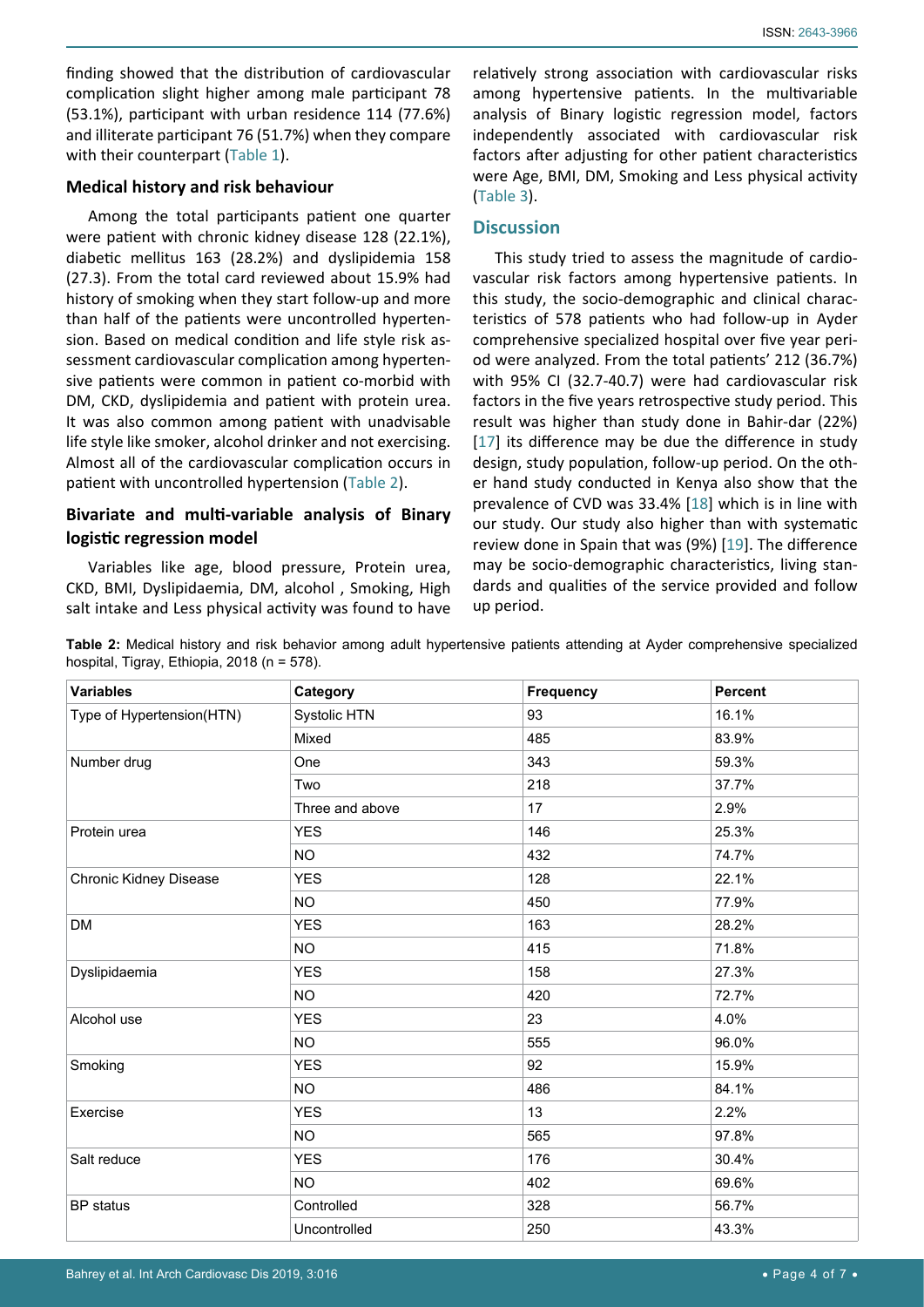| <b>Variables</b>          | Category              | <b>Bivariate</b> |            |          | <b>Multivariable</b> |             |            |          |        |
|---------------------------|-----------------------|------------------|------------|----------|----------------------|-------------|------------|----------|--------|
|                           |                       | $p$ -value       | <b>COR</b> | 95.0% CI |                      | p-value     | <b>AOR</b> | 95.0% CI |        |
|                           |                       |                  |            | Lower    | Upper                |             |            | Lower    | Upper  |
| <b>Blood</b><br>Pressure  | Controlled (Ref)      |                  |            |          |                      |             |            |          |        |
|                           | Uncontrolled          | 0.001            | 7.76       | 5.29     | 11.38                | 0.83        | 2.330      | 1.78     | 6.96   |
| Age                       | $> 60$ years          | 0.001            | 6.67       | 4.58     | 19.70                | 0.001       | 3.13       | 1.72     | 5.67   |
|                           | $< 60$ years (Ref)    |                  |            |          |                      |             |            |          |        |
| Protein urea              | Yes                   | 0.001            | 183.59     | 65.79    | 512.24               | 0.06        | 5.068      | 1.93     | 27.43  |
|                           | No (Ref)              |                  |            |          |                      |             |            |          |        |
| <b>CKD</b>                | Yes                   | 0.001            | 29.34      | 18.91    | 45.50                | 0.081       | 9.204      | 1.76     | 111.38 |
|                           | No (Ref)              |                  |            |          |                      |             |            |          |        |
| <b>BMI</b>                | Over weight and obese | 0.001            | 32.69      | 20.27    | 52.73                | 0.001       | 9.450      | 4.92     | 18.15  |
|                           | Normal (Ref)          |                  |            |          |                      |             |            |          |        |
| Dyslipidaemia             | Yes                   | $0.001^*$        | 11.26      | 7.31     | 17.34                | 0.14        | 1.874      | 1.83     | 4.32   |
|                           | No (Ref)              |                  |            |          |                      |             |            |          |        |
| DM                        | Yes                   | 0.001            | 5.01       | 3.40     | 7.38                 | 0.031       | 2.137      | 1.07     | 4.26   |
|                           | No (Ref)              |                  |            |          |                      |             |            |          |        |
| Alcohol                   | Yes                   | 0.02             | 1.57       | 1.06     | 2.32                 | 0.96        | 2.983      | 1.27     | 11.23  |
|                           | No (Ref)              |                  |            |          |                      |             |            |          |        |
| Smoking                   | Yes                   | 0.001            | 34.33      | 15.47    | 76.15                | 0.001       | 8.391      | 2.57     | 27.39  |
|                           | No (Ref)              |                  |            |          |                      |             |            |          |        |
| High salt in<br>take      | Yes                   | $0.001^*$        | 0.061      | 0.025    | 0.150                | 0.37        | 2.452      | 1.18     | 10.17  |
|                           | No (Ref)              |                  |            |          |                      |             |            |          |        |
| Less physical<br>activity | Yes                   | 0.001            | 6.33       | 2.68     | 14.96                | $0.003^{*}$ | 7.075      | 1.981    | 25.276 |
|                           | No (Ref)              |                  |            |          |                      |             |            |          |        |

<span id="page-4-0"></span>**Table 3:** Bivariate and multivariable Cox proportional regression analysis among adult hypertensive patients attending at Ayder comprehensive specialized hospital, Tigray, Ethiopia, 2018 (n = 578).

Note: \*= Variables with significant association; Ref: Reference category; COR: Crude Odds Ratio; AOR: Adjusted Odds Ratio.

A study conducted in Kenya explains that males had the highest (47.8%) occurrence of CVD outcomes compared to females (29.2%). The sex of study participants was significantly associated with CVD outcomes. Females were less likely to develop a CVD compared to males. This study is lower than with our study that was about 53.1% and 46.8% males and females were develop cardiovascular complications respectively [[18](#page-5-17)]. The difference may be due the study design and sample size difference.

In the multiple binary logistic regression model analysis age of a patient was an important risk factors of cardiovascular disease among hypertension patients with Odds ratio [AOR (95% CI = 3.13 (1.72, 5.67)]. This study shows that the Odis Ratio of being at risk by cardiovascular disease increased as the age of hypertensive patient increase. This result is in accordance with the study conducted Ethiopia, Spain and Australia [[17\]](#page-5-16). On the other hand systematic review conducted in Spain showed that two times higher in hypertension which is higher than our study [[19](#page-6-0)].

Based on study conducted in Kenya behavioral factors including cigarette smoking and alcohol consumption significantly associated with CVD which is similar with our study. It may be due to similar living standard and characteristics of the study population. On contrary, systematic review conducted Spain showed that based on binary logistic regression model smoking status, the relative risk of cardiovascular events was two times higher in hypertension. The same study in Spain showed that based on binary logistic regression model two to three times and one and half times among hypertension with diabetes and high BMI and hyperlipidemia respectively [\[19](#page-6-0)]. This study is similar with our study with high BMI and hyperlipidemia and diabetic.

The study conducted in Japan, protein urea had a significant association with the risk of cardiovascular disease which is in line with this study this may be due to the nature of the study design. Similarly systematic review and meta-analysis study conducted in Australia indicated that the presence of proteinuria was associated with an approximate 50% increase in coronary heart disease risk (odds ratio 1.47, 95% confidence interval [CI] 1.23-1.74) after adjustment for known risk factors which is lower than our study OR 5.06 (95% CI 1.93 to 27.43) [[20](#page-6-1)]. But this result finding was opposite study conducted in Bahir-dar this difference may be due to nature of population, geographical difference, study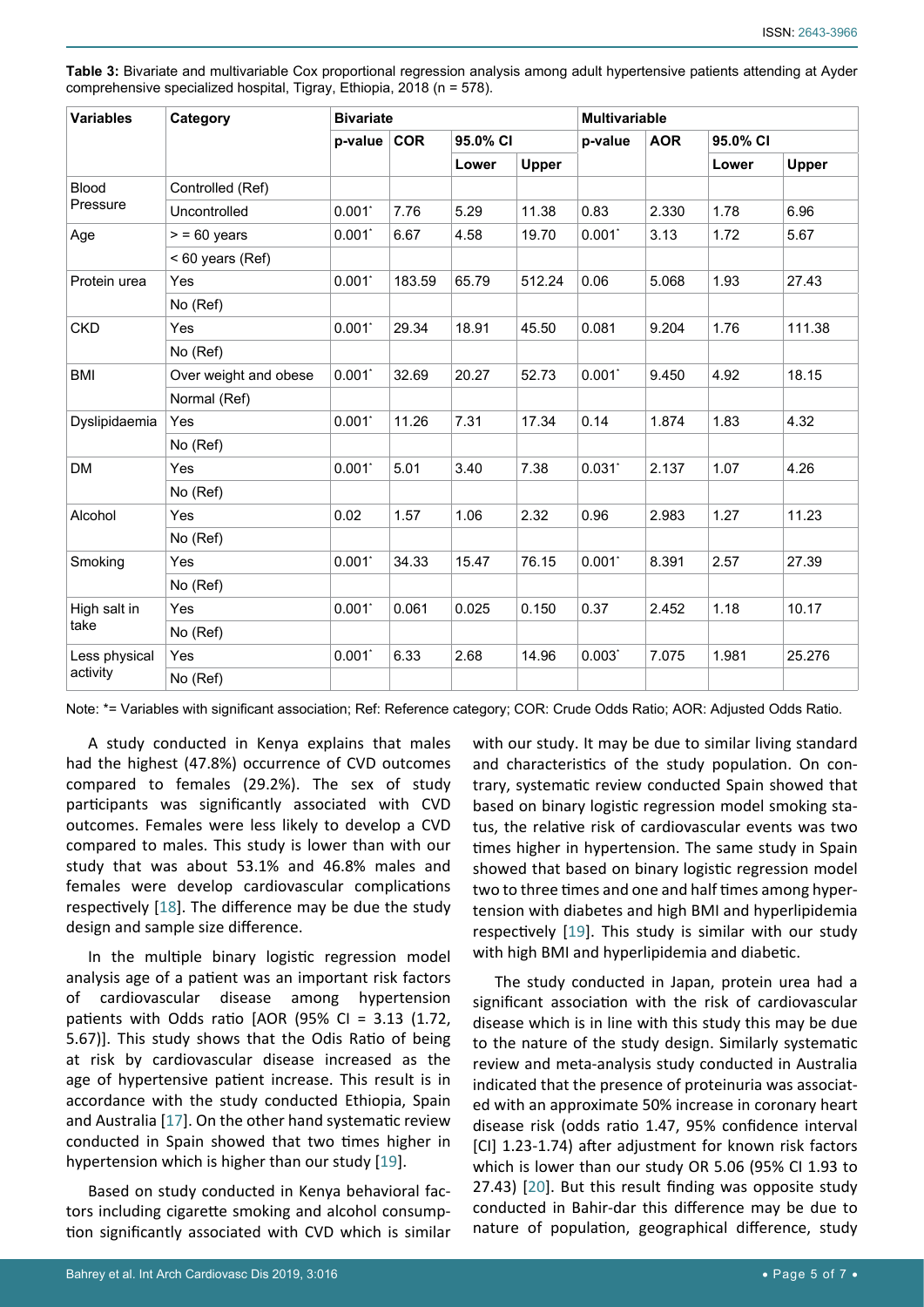type, sample size and including of additional independent variables [[21\]](#page-6-2).

### **Conclusion**

Cardiovascular Disease risk factors are highly prevalent among the hypertensive patients in this study.

### **Limitations**

Excluding of patient's card those with incomplete records.

## **Declarations**

#### **Ethics approval and consent from the participant**

Ethical clearance and waiver letter was obtained from Institutional Review Board (IRB) of College of Health Sciences, Mekelle University. A subsequent permission was also obtained from Ayder Comprehensive Specialized Hospital, HMIS unit and department heads. Confidentiality was assured for all the information provided, no personal identifiers was used on the questionnaire. To maintain confidentiality, data collector was recruited from the study unit.

### **Competing interests**

The authors declare that they have no competing interests.

#### **Funding**

Funding information is not applicable/No funding was received.

#### **Consent for publication**

Not applicable.

### **Availability of data and materials**

The datasets used and/or analysed during the current study are presented within the manuscript and available from the corresponding author on reasonable request.

### **Author's contributions**

DB were involved in proposal writing, designed the study and participated in coordination, supervision and the overall implementation of the project, analysed the data, drafted and finalized the manuscript. TM: Conceived and designed the study, supervised the data collection, performed the analysis, interpretation of data and drafted the manuscript. GG: Assisted in analysis, interpretation and reviewed the manuscript critically. AG: Assisted in the study design, analysis, and interpretation and reviewed the manuscript critically. AK: Assisted in designing the study, data interpretation and critically reviewed the manuscript. GT: Assisted in data interpretation and reviewed the manuscript critically. HT: Assisted in analysis, interpretation and reviewed the manuscript critically. HB: Assisted in analysis, interpretation and reviewed the manuscript

### **Acknowledgments**

Authors thanks to Mekelle University, data collectors, supervisors and study subjects.

### **References**

- <span id="page-5-0"></span>1. [Kotwani P, Kwarisiima D, Clark TD, Kabami J, Geng EH, et](https://bmcpublichealth.biomedcentral.com/articles/10.1186/1471-2458-13-1151)  [al. \(2013\) Epidemiology and awareness of hypertension in](https://bmcpublichealth.biomedcentral.com/articles/10.1186/1471-2458-13-1151)  [a rural Ugandan community: A cross-sectional study. BMC](https://bmcpublichealth.biomedcentral.com/articles/10.1186/1471-2458-13-1151)  [Public Health 13: 1151.](https://bmcpublichealth.biomedcentral.com/articles/10.1186/1471-2458-13-1151)
- <span id="page-5-1"></span>2. [Ekanem US, Opara DC, Akwaowo CD \(2013\) High blood](https://www.ncbi.nlm.nih.gov/pubmed/23658568)  [pressure in a semiurban community in south-south Nigeria:](https://www.ncbi.nlm.nih.gov/pubmed/23658568)  [A community-based study. Afr Health Sci 13: 56-61.](https://www.ncbi.nlm.nih.gov/pubmed/23658568)
- <span id="page-5-2"></span>3. [Keates AK, Mocumbi AO, Ntsekhe M, Sliwa K, Stewart S](https://www.ncbi.nlm.nih.gov/pubmed/28230175)  [\(2017\) Cardiovascular disease in Africa: Epidemiological](https://www.ncbi.nlm.nih.gov/pubmed/28230175)  [profile and challenges. Nat Rev Cardiol 14: 273-293.](https://www.ncbi.nlm.nih.gov/pubmed/28230175)
- <span id="page-5-5"></span>4. [Mendis S, Pekka P, Norrving B \(2011\) Global Atlas on](https://www.who.int/cardiovascular_diseases/publications/atlas_cvd/en/)  [cardiovascular disease prevention and control. WHO.](https://www.who.int/cardiovascular_diseases/publications/atlas_cvd/en/)
- <span id="page-5-6"></span>5. [McGill HC, McMahan CA, Gidding SS \(2008\) Preventing](https://www.ncbi.nlm.nih.gov/pubmed/18316498)  [heart disease in the 21st century: Implications of the](https://www.ncbi.nlm.nih.gov/pubmed/18316498)  [pathobiological determinants of atherosclerosis in youth](https://www.ncbi.nlm.nih.gov/pubmed/18316498)  [\(PDAY\) study. Circulation 117: 1216-1227.](https://www.ncbi.nlm.nih.gov/pubmed/18316498)
- <span id="page-5-7"></span>6. EMOH (2015) Health Sector Transformation Plan 2015/16- 2019/20.
- <span id="page-5-8"></span>7. [Belete Habte, Fessahaye Alemseged, Dawit Tesfaye](https://www.ncbi.nlm.nih.gov/pmc/articles/PMC3275840/)  [\(2010\) The pattern of cardiac diseases at the cardiac clinic](https://www.ncbi.nlm.nih.gov/pmc/articles/PMC3275840/)  [of Jimma University Specialised Hospita, South West](https://www.ncbi.nlm.nih.gov/pmc/articles/PMC3275840/)  [Ethiopia. Ethiop J Health Sci 20: 99-105.](https://www.ncbi.nlm.nih.gov/pmc/articles/PMC3275840/)
- <span id="page-5-9"></span>8. (2008) Causes of Death. WHO, Geneva.
- <span id="page-5-10"></span>9. Klabunde R (2011) Cardiovascular physiology concepts. Lippincott Williams & Wilkins.
- <span id="page-5-11"></span>10. WHO (2010) Global Burden of Deaths and DALYs.
- <span id="page-5-12"></span>11. [Lopez AD, Mathers CD, Ezzati M, Jamison DT, Murray CJL](https://www.ncbi.nlm.nih.gov/books/NBK11812/)  [\(2006\) Global Burden of Disease and Risk Factors. DC](https://www.ncbi.nlm.nih.gov/books/NBK11812/)  [Oxford University Press, Washington.](https://www.ncbi.nlm.nih.gov/books/NBK11812/)
- <span id="page-5-13"></span>12. [Misganaw A, Mariam DH, Araya T \(2013\) Association of](https://bmcpublichealth.biomedcentral.com/articles/10.1186/1471-2458-13-634)  [socioeconomic and behavioral factors with adult mortality:](https://bmcpublichealth.biomedcentral.com/articles/10.1186/1471-2458-13-634)  [Analysis of data from verbal autopsy in Addis Ababa,](https://bmcpublichealth.biomedcentral.com/articles/10.1186/1471-2458-13-634)  [Ethiopia. BMC Public Health 13: 64.](https://bmcpublichealth.biomedcentral.com/articles/10.1186/1471-2458-13-634)
- <span id="page-5-14"></span>13. [Gebremariam SA, Yang HS \(2016\) Types, risk profiles, and](https://www.ncbi.nlm.nih.gov/pubmed/29430535)  [outcomes of stroke patients in a tertiary teaching hospital in](https://www.ncbi.nlm.nih.gov/pubmed/29430535)  [northern Ethiopia. eNeurologicalSci 3: 41-47.](https://www.ncbi.nlm.nih.gov/pubmed/29430535)
- <span id="page-5-15"></span>14. [UN General Assembley \(2015\) Transforming our world:](https://www.un.org/en/development/desa/population/migration/generalassembly/docs/globalcompact/A_RES_70_1_E.pdf)  [The 2030 agenda for sustainable development. United](https://www.un.org/en/development/desa/population/migration/generalassembly/docs/globalcompact/A_RES_70_1_E.pdf)  [Nations General Assembley, New York.](https://www.un.org/en/development/desa/population/migration/generalassembly/docs/globalcompact/A_RES_70_1_E.pdf)
- <span id="page-5-3"></span>15. [FMHACA \(2014\) Standard Treatment Guidelines For General](http://apps.who.int/medicinedocs/documents/s21694en/s21694en.pdf)  [Hospital. In: Food, Medicine and Healthcare Administration](http://apps.who.int/medicinedocs/documents/s21694en/s21694en.pdf)  [and Control Authority of Ethiopia. \(3rd edn\), 2014.](http://apps.who.int/medicinedocs/documents/s21694en/s21694en.pdf)
- <span id="page-5-4"></span>16. [Alberti KG, Shaw J, Grundy SM \(2006\) The IDF consensus](https://www.pitt.edu/~super1/Metabolic/IDF1.pdf)  [worldwide definition of the metabolic syndrome. 4-10.](https://www.pitt.edu/~super1/Metabolic/IDF1.pdf)
- <span id="page-5-16"></span>17. [Tadege GM \(2017\) Survival analysis of time to cardiovascular](http://www.journalrepository.org/media/journals/ACRI_41/2017/Nov/Tadege1032017ACRI36017.pdf)  [disease complication of hypertensive patients at felege](http://www.journalrepository.org/media/journals/ACRI_41/2017/Nov/Tadege1032017ACRI36017.pdf)  [hiwot referal hospital in bahir-dar, Ethiopia: A retrospective](http://www.journalrepository.org/media/journals/ACRI_41/2017/Nov/Tadege1032017ACRI36017.pdf)  [cohort study. Archives of Current Research International](http://www.journalrepository.org/media/journals/ACRI_41/2017/Nov/Tadege1032017ACRI36017.pdf)  [10: 1-9.](http://www.journalrepository.org/media/journals/ACRI_41/2017/Nov/Tadege1032017ACRI36017.pdf)
- <span id="page-5-17"></span>18. [Mugure G, Karama M, Kyobutungi C, Karanja S \(2014\)](https://www.ncbi.nlm.nih.gov/pubmed/25852804)  [Correlates for cardiovascular diseases among diabetic](https://www.ncbi.nlm.nih.gov/pubmed/25852804)